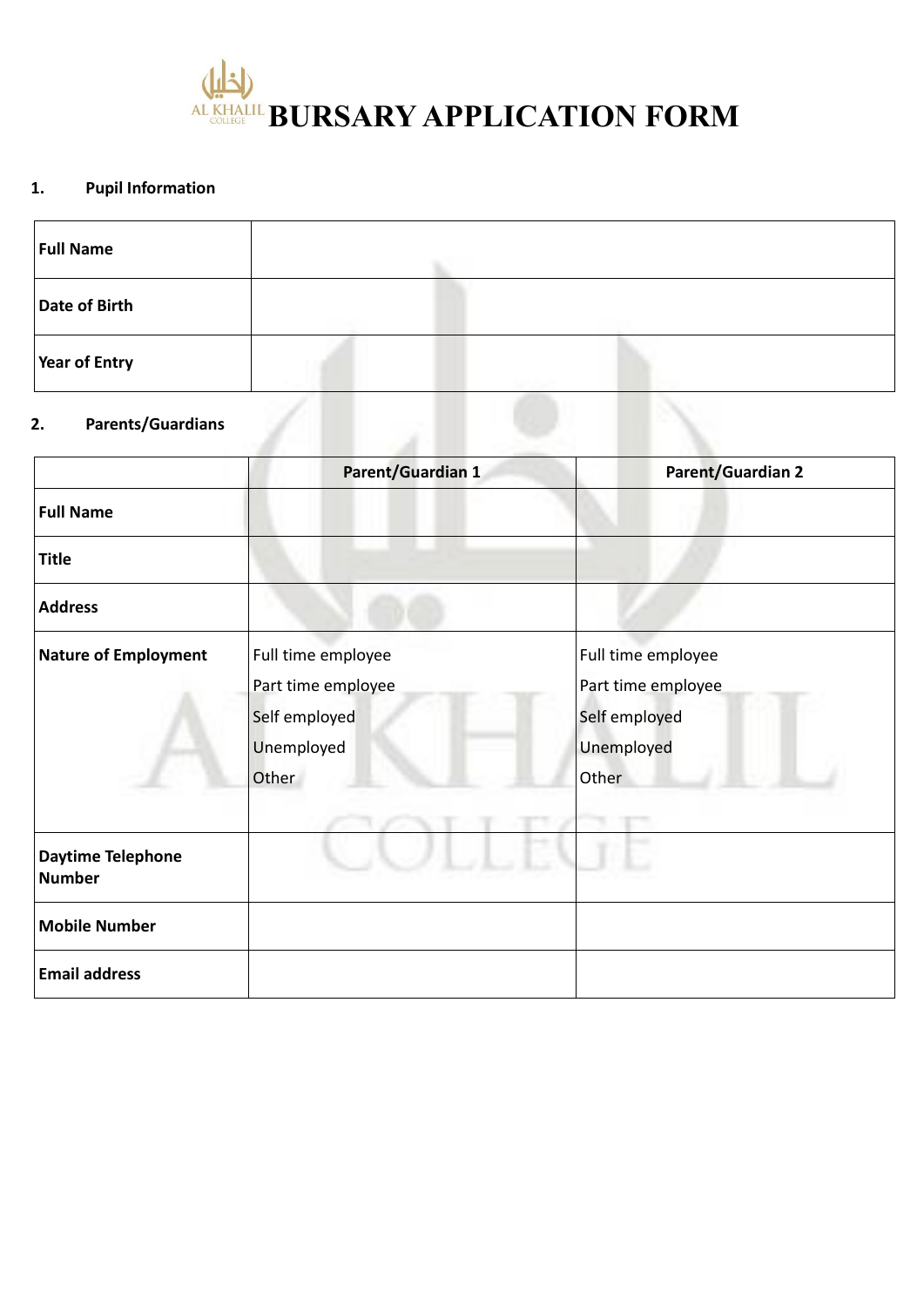

#### **3. INCOME FOR ONE FINANCIAL YEAR**

|                                                           | <b>PARENT/GUARDIAN 1</b> | <b>PARENT/GUARDIAN 2</b> |
|-----------------------------------------------------------|--------------------------|--------------------------|
| Wages/salary                                              | $\pmb{\mathsf{f}}$       | $\pmb{\mathsf{f}}$       |
| <b>Benefits</b>                                           | $\pmb{\mathsf{f}}$       | $\pmb{\mathsf{f}}$       |
| <b>Gross Pension etc</b>                                  | £                        | $\pmb{\mathsf{f}}$       |
| If self-employed, income from self-employment             | $\pmb{\mathsf{f}}$       | £                        |
| <b>Gross income from property</b>                         | £                        | £                        |
| Benefits in Kind provided free by reason of<br>employment | $\pmb{\mathsf{f}}$       | $\pmb{\mathsf{f}}$       |
| Other                                                     | £                        | $\pmb{\mathsf{f}}$       |
| <b>Total Income</b>                                       | £                        | $\pmb{\mathsf{f}}$       |

**Please enclose documentary evidence in support of the income figures. Please tick those you are enclosing:**

**P60**

**Copy of HMRC tax calculation issued under Self Assessment Latest Pay Advice Confirmation of Schedule D self employment income from an independent accountant Letter from HMRC showing Benefits Payment Others (please specify in the space below)**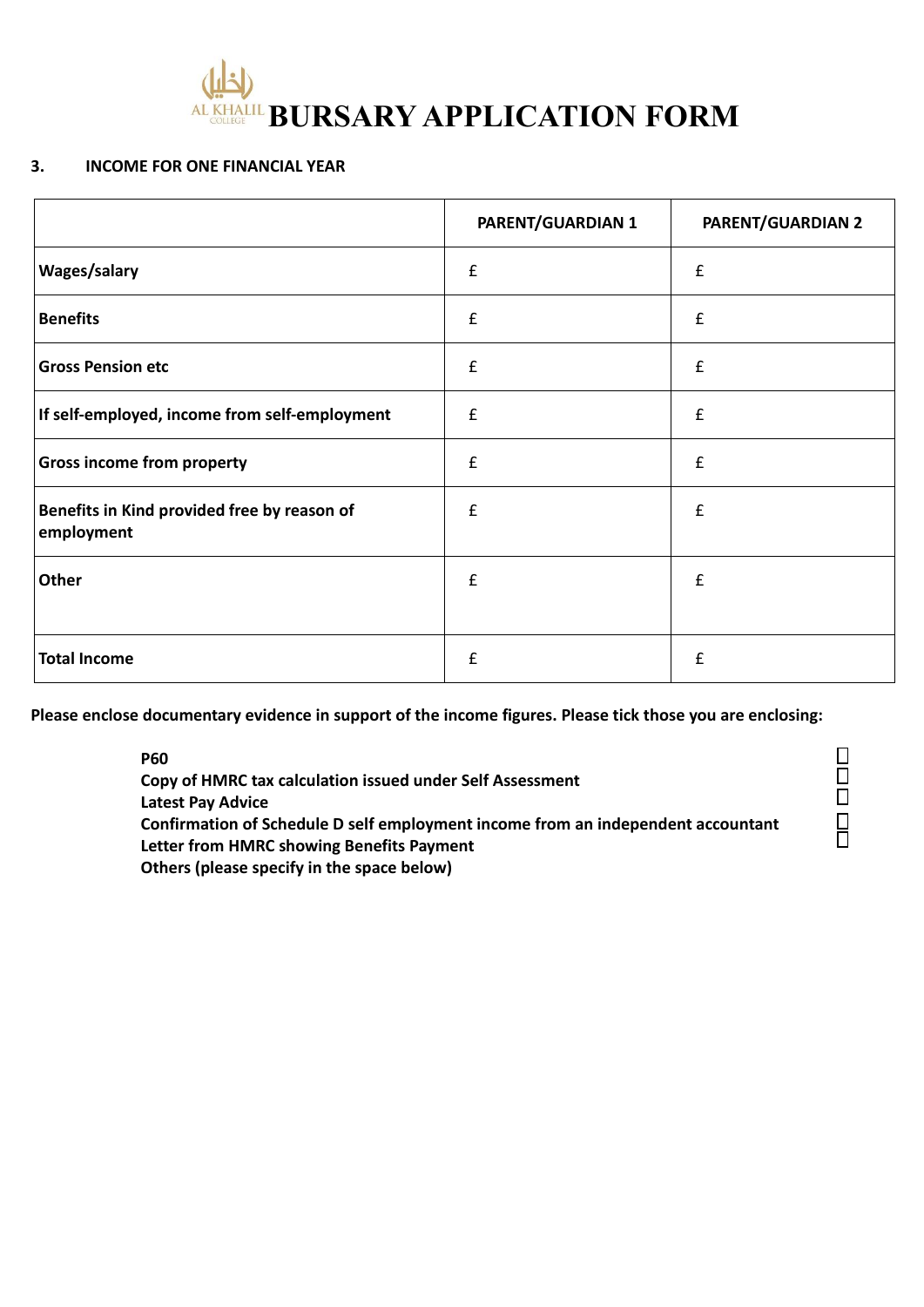

#### **4. EXPENDITURE**

| <b>PRIORITY DEBTS</b>                       | <b>Money owed</b> | Payments negotiated to pay off<br>debts (weekly/monthly) |
|---------------------------------------------|-------------------|----------------------------------------------------------|
| Rent                                        |                   |                                                          |
| <b>Barclaycard</b>                          |                   |                                                          |
| <b>Council tax</b>                          |                   |                                                          |
| Gas                                         |                   |                                                          |
| Electricity                                 |                   |                                                          |
| <b>Bank charges overdraft</b>               |                   |                                                          |
| Maintenance home and car phone              |                   |                                                          |
| Other petrol, food, family debt,<br>clothes |                   |                                                          |
| <b>Total</b>                                |                   |                                                          |

Total payments to priority creditors is £ per month. When I have made payments to my priority creditors, I have £ for my non-priority creditors.

#### **Non-priority Debts**

| Debt (Fill in name of creditor) | money owed | Offer (weekly/monthly) |
|---------------------------------|------------|------------------------|
|                                 |            |                        |
|                                 |            |                        |
|                                 |            |                        |
|                                 |            |                        |
| Total                           |            |                        |

My total income is  $f$  \_\_\_\_\_\_\_\_\_\_\_\_\_\_\_ My total outgoings are £ \_\_\_\_\_\_\_\_\_\_\_\_\_\_\_\_\_\_\_\_

This leaves me an available income of £ \_\_\_\_\_\_\_\_\_\_\_\_\_\_\_\_

This is a true record of my financial situation on: (please enter date)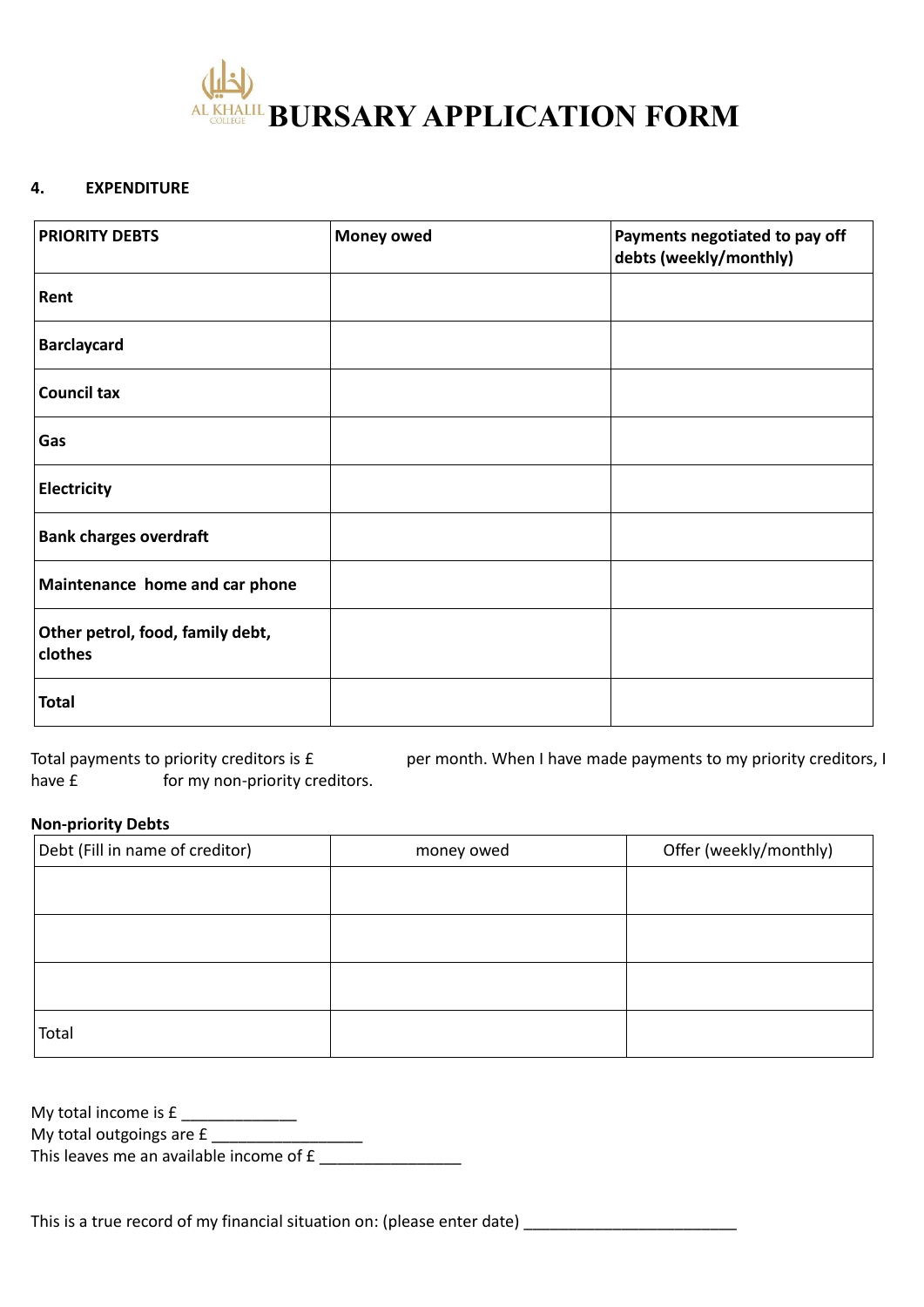

# **5. Please provide details of any other financial support you are receiving to cover your child's tuition fees**

## **6. Any other relevant information**